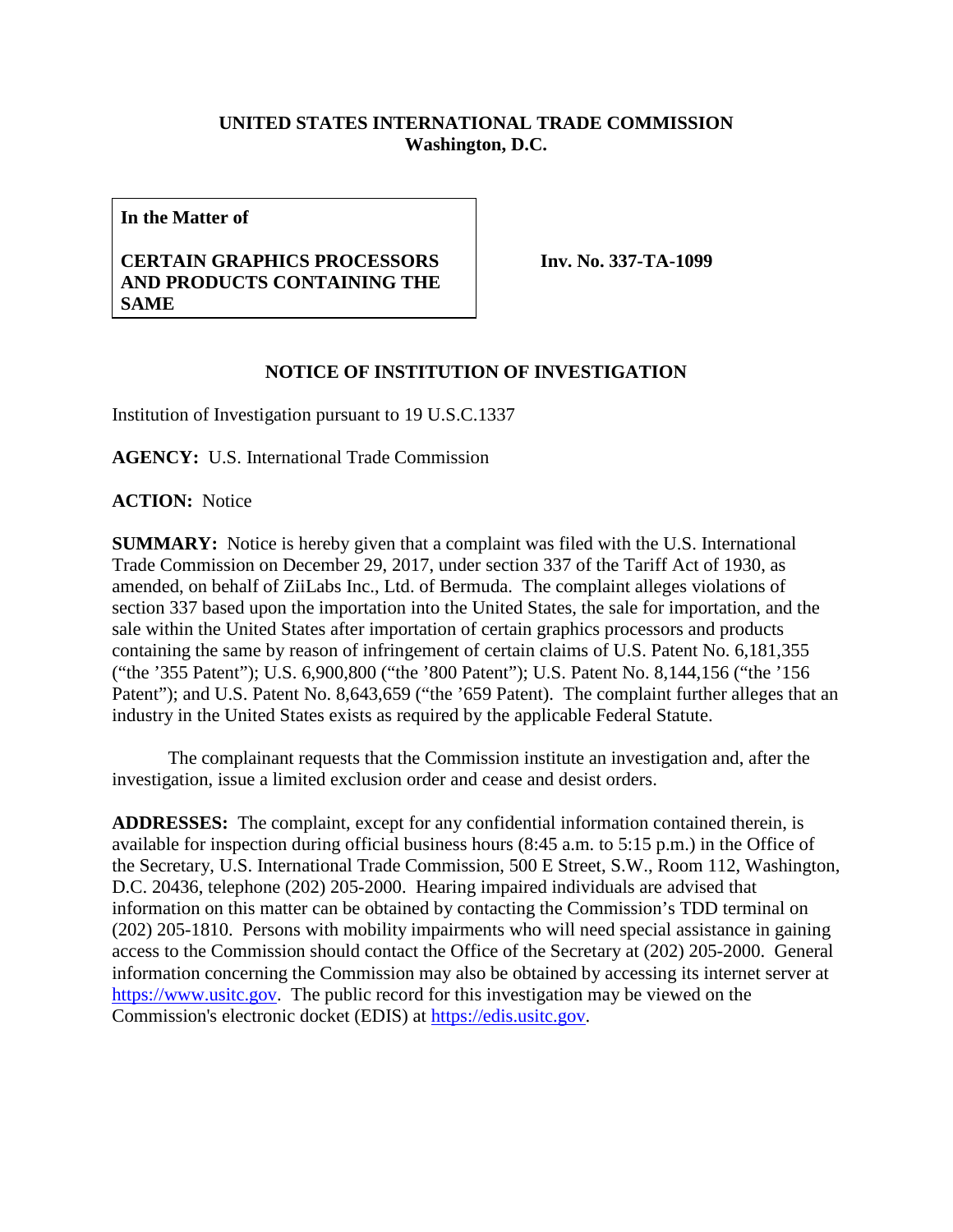**FOR FURTHER INFORMATION CONTACT:** The Office of Docket Services, U.S. International Trade Commission, telephone (202) 205-1802.

## **SUPPLEMENTARY INFORMATION:**

**AUTHORITY:** The authority for institution of this investigation is contained in section 337 of the Tariff Act of 1930, as amended, 19 U.S.C. 1337 and in section 210.10 of the Commission's Rules of Practice and Procedure, 19 C.F.R. 210.10 (2017).

**SCOPE OF INVESTIGATION:** Having considered the complaint, the U.S. International Trade Commission, on January 29, 2018, **ORDERED THAT** –

(1) Pursuant to subsection (b) of section 337 of the Tariff Act of 1930, as amended, an investigation be instituted to determine whether there is a violation of subsection  $(a)(1)(B)$  of section 337 in the importation into the United States, the sale for importation, or the sale within the United States after importation of certain graphics processors and products containing the same by reason of infringement of one or more of claims 1-11 of the '355 Patent; claims 1, 2, 6, 7, and 11-19 of the '800 Patent; claims 1-16 of the '156 Patent; and claims 1-10 and 15-20 of the '659 Patent; and whether an industry in the United States exists as required by subsection (a)(2) of section 337;

(2) For the purpose of the investigation so instituted, the following are hereby named as parties upon which this notice of investigation shall be served:

(a) The complainant is:

ZiiLabs Inc., Ltd. Clarendon House 2 Church Street Hamilton, HM11 Bermuda

(b) The respondents are the following entities alleged to be in violation of section 337, and are the parties upon which the complaint is to be served:

> ASUSTeK Computer Inc. No. 15, Li-Te Road Beitou District Taipei 112 Taiwan

ASUS Computer International 800 Corporate Way Freemont, CA 94539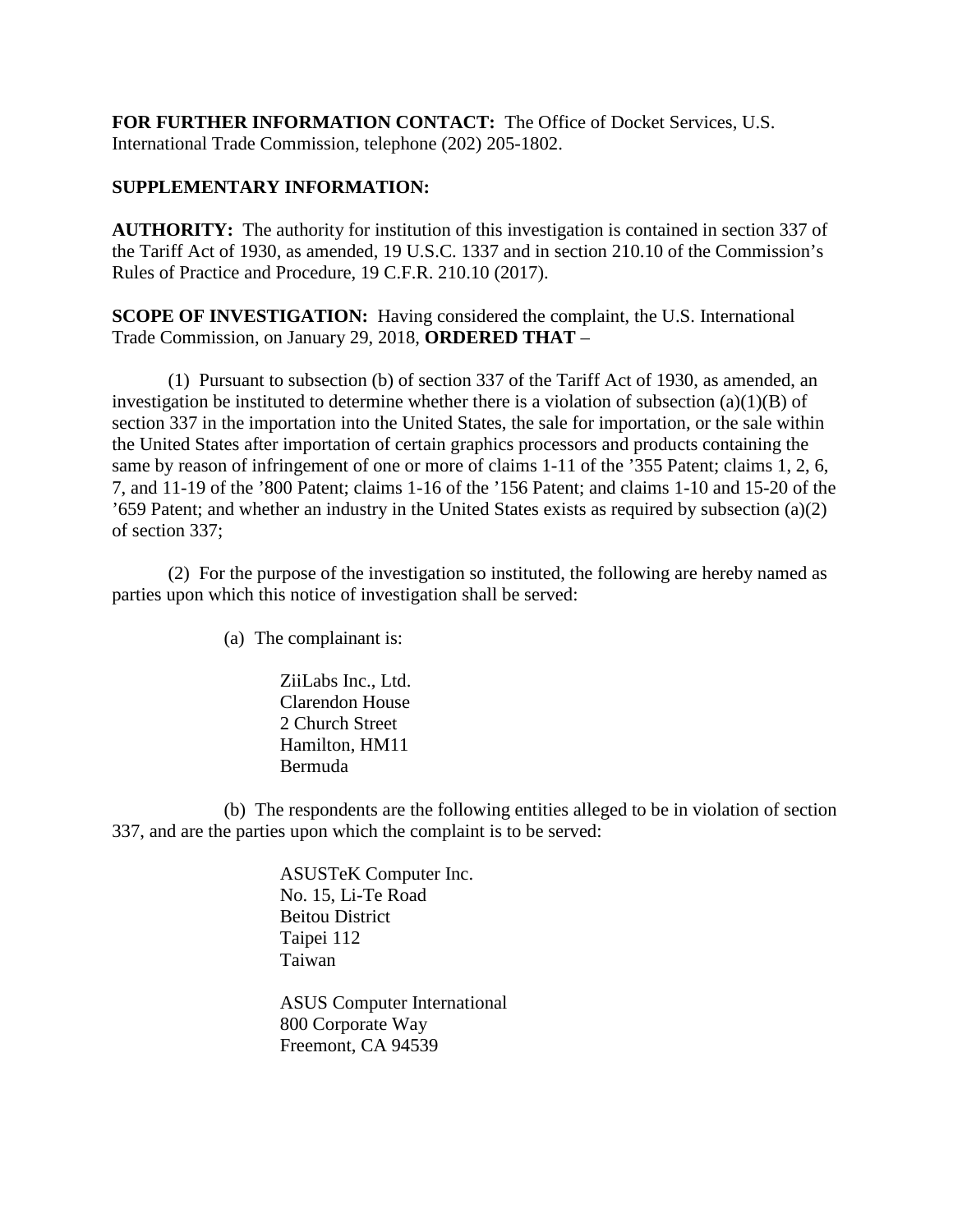EVGA Corporation 408 Saturn Street Brea, CA 92821

Gigabyte Technology Co., Ltd. No. 6, Baoqiang Road Xindian District New Taipei City 231 Taiwan

G.B.T. Inc. 17358 Railroad Street City of Industry, CA 91748

Micro-Star International Co., Ltd. No. 69, Lide Street Zhonghe District New Taipei City 235 Taiwan

MSI Computer Corp. 901 Canada Court City of Industry, CA 91748

Nintendo Co., Ltd. 11-1 Hokotate-cho, Kamitoba, Minami-ku Kyoto 601-8501 Japan

Nintendo of America Inc.  $4600$   $150$ <sup>th</sup> Avenue NE Redmond, WA 98052

Nvidia Corporation 2788 San Tomas Expressway Santa Clara, CA 95051

PNY Technologies Inc. 100 Jefferson Road Parsippany, NJ 07054

Zotac International (MCO) Ltd. Rua de Pequim No. 202A-246 Macau Finance Centre 16 Andar L Macau, Macau